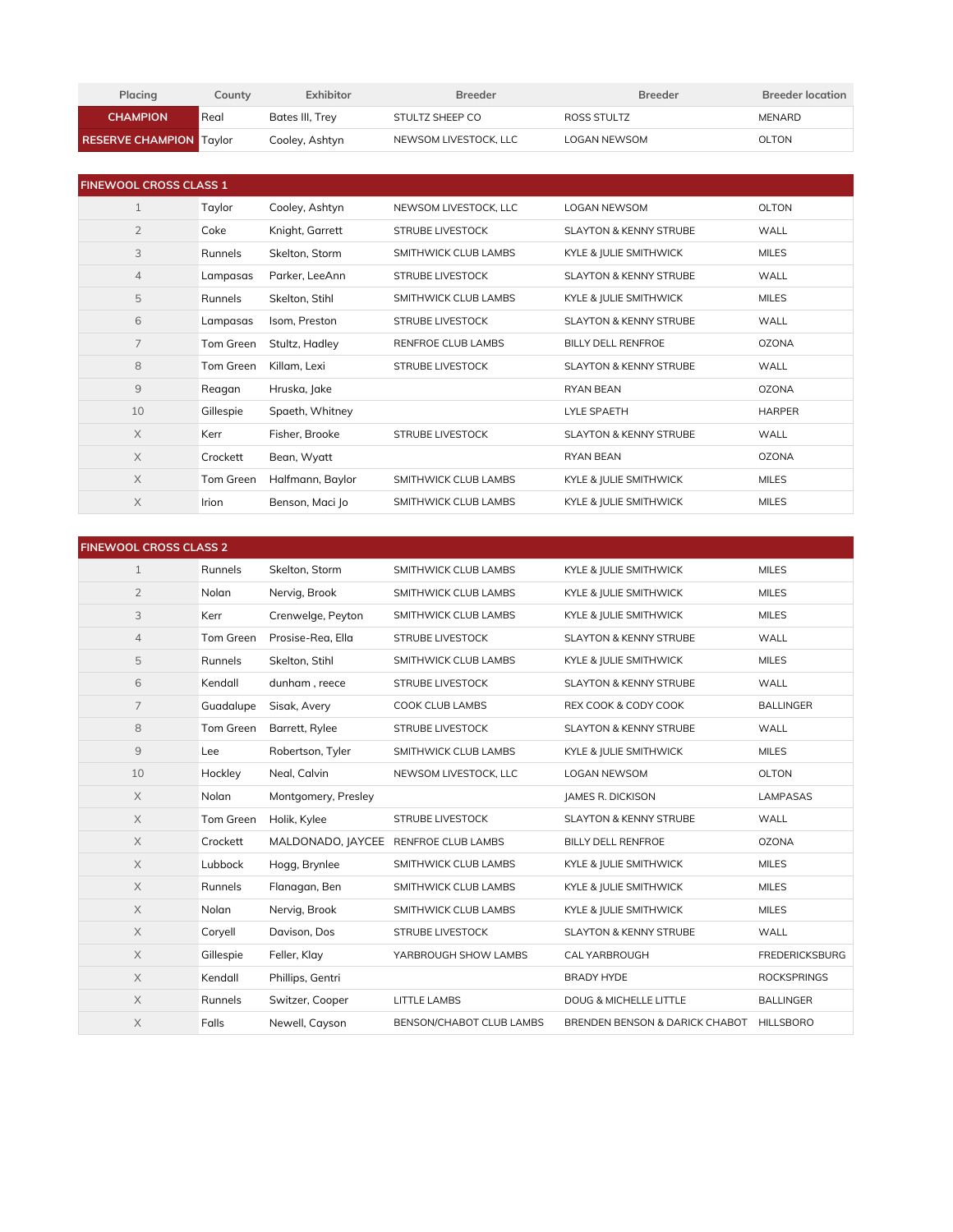| <b>FINEWOOL CROSS CLASS 3</b> |           |                   |                             |                                     |                |
|-------------------------------|-----------|-------------------|-----------------------------|-------------------------------------|----------------|
| $\mathbf{1}$                  | Mason     | Stultz, Slone     | <b>STRUBE LIVESTOCK</b>     | <b>SLAYTON &amp; KENNY STRUBE</b>   | WALL           |
| $\overline{2}$                | Bandera   | Newsom, Cydney    | SMITHWICK CLUB LAMBS        | KYLE & JULIE SMITHWICK              | <b>MILES</b>   |
| 3                             | Runnels   | Smithwick, Regan  | SMITHWICK CLUB LAMBS        | KYLE & JULIE SMITHWICK              | <b>MILES</b>   |
| $\overline{4}$                | Comal     | Howell, Brooklyn  |                             | <b>JUSTIN &amp; BRIDGETTE JONAS</b> | CHRISTOVAL     |
| 5                             | Midland   | Hoover, Brantly   | <b>FARROW HAMPSHIRES</b>    | <b>COBY FARROW</b>                  | <b>MIDLAND</b> |
| 6                             | Lubbock   | Hogg, Brynlee     | HORWOOD SHOW LAMBS          | LONNIE HORWOOD                      | STERLING CITY  |
| $\overline{7}$                | Nolan     | Hoelscher, Kinley | SMITHWICK CLUB LAMBS        | KYLE & JULIE SMITHWICK              | <b>MILES</b>   |
| 8                             | Bell      | Morris. Carter    |                             | PAT JACKSON                         | CHRISTOVAL     |
| 9                             | Bandera   | Peterson, Kytlin  | SMITHWICK CLUB LAMBS        | KYLE & JULIE SMITHWICK              | <b>MILES</b>   |
| 10                            | Lynn      | Mounce, Locklynn  |                             | <b>JUSTIN &amp; BRIDGETTE JONAS</b> | CHRISTOVAL     |
| $\times$                      | Kimble    | Levien, Cole      | SCOT/RICHARD LONG           | LONG CLUB LAMBS                     | STERLING CITY  |
| $\mathsf X$                   | Gaines    | Mata, Makinlee    |                             | <b>JUSTIN &amp; BRIDGETTE JONAS</b> | CHRISTOVAL     |
| $\times$                      | Runnels   | Vahlenkamp, Kyle  |                             | <b>JUSTIN &amp; BRIDGETTE JONAS</b> | CHRISTOVAL     |
| $\times$                      | Taylor    | Eaton, Talyn      |                             | <b>JUSTIN &amp; BRIDGETTE JONAS</b> | CHRISTOVAL     |
| $\times$                      | Comal     | Eckhardt, Clayton | <b>STRUBE LIVESTOCK</b>     | <b>SLAYTON &amp; KENNY STRUBE</b>   | WALL           |
| $\times$                      | Bell      | Edwards, Kendall  | <b>STRUBE LIVESTOCK</b>     | <b>SLAYTON &amp; KENNY STRUBE</b>   | WALL           |
| $\times$                      | Tom Green | Hooten, Kolten    | RENFROE CLUB LAMBS          | <b>BILLY DELL RENFROE</b>           | <b>OZONA</b>   |
| $\times$                      | Kendall   | ferris. maddie    | STULTZ SHEEP CO             | ROSS STULTZ                         | <b>MENARD</b>  |
| $\mathsf X$                   | Comal     | Howell, Madilyn   | <b>LARRY BOOK LIVESTOCK</b> | LARRY & NANCY BOOK                  | VANCOURT       |
| $\times$                      | Coleman   | Triplitt, Haylee  |                             | MICHAEL & JENNIFER SHORT            | <b>VOSS</b>    |
| $\times$                      | Llano     | Glasscock, Juna   | SMITHWICK CLUB LAMBS        | KYLE & JULIE SMITHWICK              | <b>MILES</b>   |

| <b>FINEWOOL CROSS CLASS 4</b> |           |                  |                                   |                                     |                      |
|-------------------------------|-----------|------------------|-----------------------------------|-------------------------------------|----------------------|
| $\mathbf{1}$                  | Sterling  | Himes, Tristan   | <b>HORWOOD SHOW LAMBS</b>         | LONNIE HORWOOD                      | <b>STERLING CITY</b> |
| $\overline{2}$                | Mason     | Stultz. Slone    | STULTZ SHEEP CO                   | ROSS STULTZ                         | <b>MENARD</b>        |
| 3                             | Bandera   | Newsom, Cydney   |                                   | <b>BRADY HYDE</b>                   | <b>ROCKSPRINGS</b>   |
| $\overline{4}$                | Midland   | Hoover, Brantly  |                                   | <b>JUSTIN &amp; BRIDGETTE JONAS</b> | CHRISTOVAL           |
| 5                             | Coryell   | Allison, Costin  | SMITHWICK CLUB LAMBS              | KYLE & JULIE SMITHWICK              | <b>MILES</b>         |
| 6                             | Tom Green | Blanek, Emersyn  | <b>STRUBE LIVESTOCK</b>           | <b>SLAYTON &amp; KENNY STRUBE</b>   | WALL                 |
| $\overline{7}$                | Tom Green | Blanek, Emersyn  |                                   | <b>JUSTIN &amp; BRIDGETTE JONAS</b> | CHRISTOVAL           |
| 8                             | Taylor    | Vaughn, Dericka  | SMITHWICK CLUB LAMBS              | KYLE & JULIE SMITHWICK              | <b>MILES</b>         |
| $9$                           | Kerr      | Adams, Addison   | SMITHWICK CLUB LAMBS              | KYLE & JULIE SMITHWICK              | <b>MILES</b>         |
| 10                            | Hockley   | Sherrill, Bryar  | <b>STRUBE LIVESTOCK</b>           | <b>SLAYTON &amp; KENNY STRUBE</b>   | WALL                 |
| $\times$                      | Scurry    | Hafer, Kaci Jo   |                                   | JUSTIN & BRIDGETTE JONAS            | CHRISTOVAL           |
| $\mathsf X$                   | ack       | Mathis, Makenna  | <b>STRUBE LIVESTOCK</b>           | <b>SLAYTON &amp; KENNY STRUBE</b>   | WALL                 |
| $\times$                      | Lubbock   | Hogg, Becton     | <b>HORWOOD SHOW LAMBS</b>         | LONNIE HORWOOD                      | STERLING CITY        |
| $\times$                      | Scurry    | Campbell, Swayde | SMITHWICK CLUB LAMBS              | KYLE & JULIE SMITHWICK              | <b>MILES</b>         |
| $\times$                      | Midland   | Ivey, Samantha   | MAD DOG SHEEP COMPANY             | SAM SILVERS & CHASE MC PHAUL        | <b>JUNCTION</b>      |
| $\times$                      | Taylor    | Eaton, Talyn     | <b>JACOBY BROTHERS CLUB LAMBS</b> | <b>JASON JACOBY</b>                 | <b>MELVIN</b>        |
| $\mathsf X$                   | Tom Green | Hohensee, Carter | SMITHWICK CLUB LAMBS              | KYLE & JULIE SMITHWICK              | <b>MILES</b>         |
| X                             | Lee       | Robertson, Tyler | SMITHWICK CLUB LAMBS              | KYLE & JULIE SMITHWICK              | <b>MILES</b>         |
| X                             | Hale      | Holtman, Hadley  | HOLTMAN SHOW LAMBS                | ETHAN HOLTMAN                       | ABERNATHY            |
| $\mathsf X$                   | Runnels   | Jones, Sydny     | <b>LITTLE LAMBS</b>               | <b>DOUG &amp; MICHELLE LITTLE</b>   | <b>BALLINGER</b>     |
| $\mathsf X$                   | Lubbock   | Follis, Kendell  | NEWSOM LIVESTOCK, LLC             | <b>LOGAN NEWSOM</b>                 | <b>OLTON</b>         |
| $\mathsf X$                   | Val Verde | Taylor, Sloan    | STULTZ SHEEP COMPANY              | <b>ROSS STULTZ</b>                  | <b>MENARD</b>        |